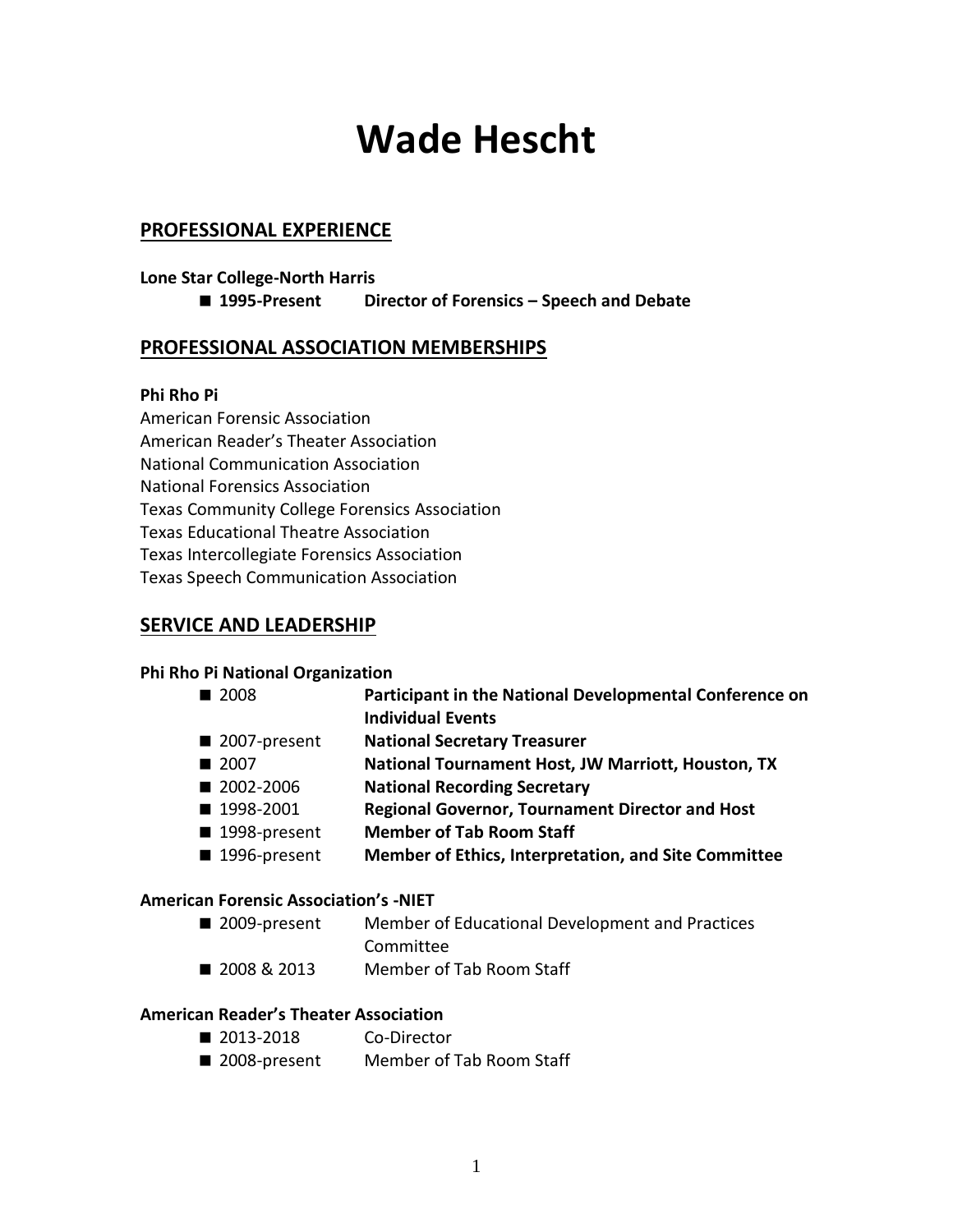# **SERVICE AND LEADERSHIP (cont.)**

#### **Community**

- 1998-2000 Volunteer for Bering's Omega House (AIDS Hospice)
- 1994-present Director of Forensic Showcase that is open to the public.

#### **Lone Star College-North Harris**

- 2014-2018 Honors Instructor
- 2008-2012 Sponsor for GLOSS
- 2006-2012 Member of District Speech Curriculum Team
- 2001-present Chair Speech/Drama/Humanities
- 1998-2000, 2019-present Member of Teaching Excellence Committee
- 1994-present Director of Forensics
- 1994-present Chair of numerous faculty search committees

#### **National Communication Association**

- 2006 EEOC Statements and the GLBT Community
- 2003 Forensic Program in the Twenty-First Century: The Director's Cut
- 2002 CRAFT
- 2001 CRAFT

#### **National Forensic Association**

■ 2019 Member of Tab Room Staff

#### **Texas Community College Forensics Association**

■ Past President, Tournament Director and Host

#### **Texas Educational Theatre Association**

■ 2006-present UIL-OAP Adjudicator

#### **Texas Intercollegiate Forensics Association**

■ 2003-2015 Vice President – Tournament Director

#### **Texas Speech Communication Association**

- 2014-2015 Chair Educator of the Year Committee
- 2015-2016 President
- 2003-2015 Vice Chair TIFA Interest Group
- 1995-present Member, Texas Speech Communication Association
- 1995-present Program Participant